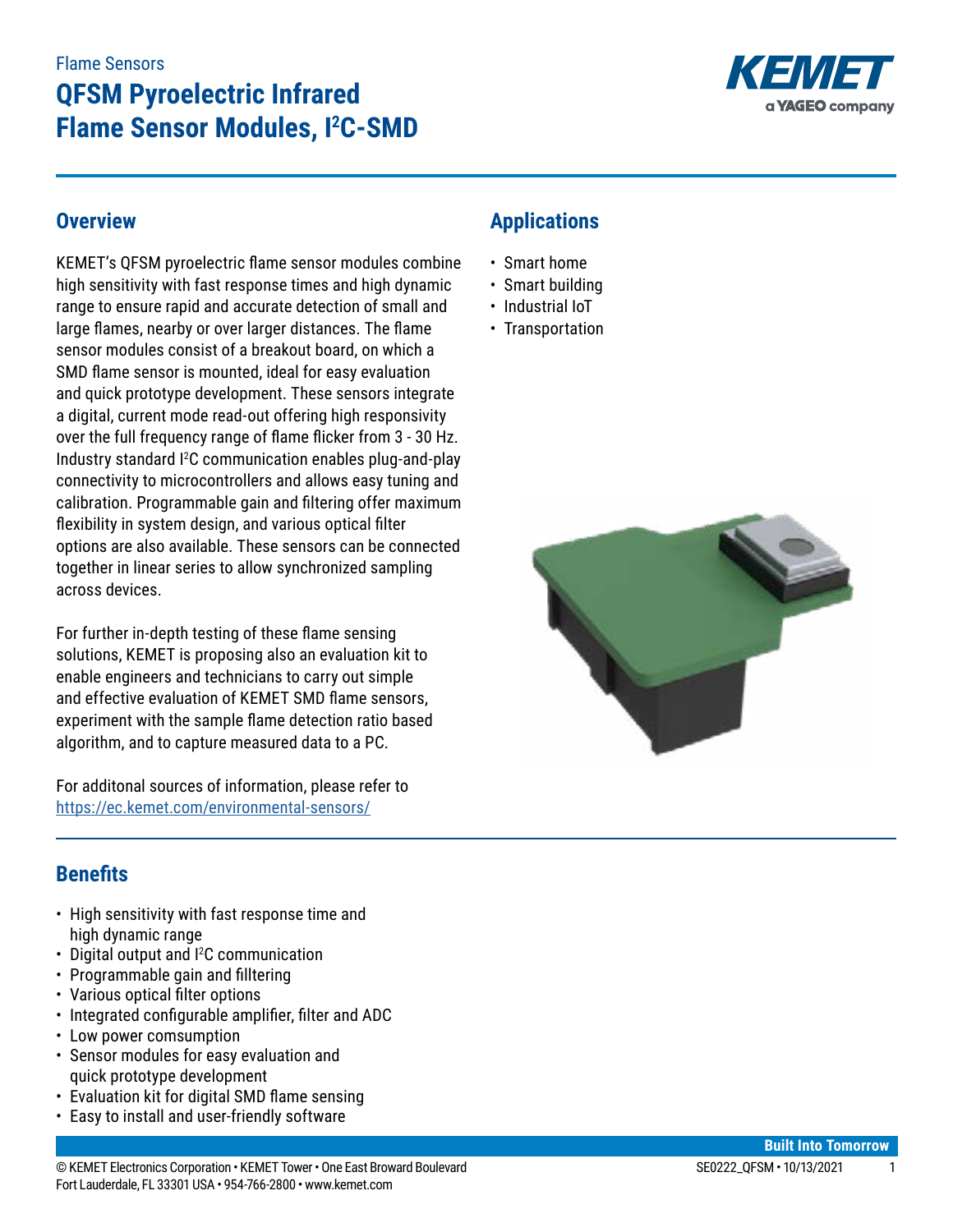

# **Ordering Information**

| <b>USE</b>        | <b>QFS</b>                            |                                           |                                  | C821                                                                                                                                                                                                                                                                                       |            |         |
|-------------------|---------------------------------------|-------------------------------------------|----------------------------------|--------------------------------------------------------------------------------------------------------------------------------------------------------------------------------------------------------------------------------------------------------------------------------------------|------------|---------|
| Product<br>Family | <b>Series</b>                         | <b>Sensor Type</b>                        | <b>Mounting Type</b>             | <b>Specification</b>                                                                                                                                                                                                                                                                       | Packaging  | Version |
| Sensors           | $OFS =$<br>SMD IR<br>Flame<br>Sensors | M = Serial module<br>$K =$ Evaluation kit | = Module type 1<br>or kit type 1 | $0000 =$ Fixed<br>$22L1 = 2.2 \mu m$ long pass (broadband flame detection)<br>$50L1 = 5.00 \mu m$ long pass (human motion rejection)<br>$3911 = 3.91 \,\mu m$ (rejection channel)<br>$4641 = 4.64$ µm (flame channel with wide FoV)<br>$4481 = 4.48$ µm (flame channel with main detector) | $0 = Bulk$ | 0       |

# **Environmental Compliance**

All KEMET Flame Sensors are RoHS and REACH Compliant.



*Article 33(1) of the REACH Regulation states that manufacturers and importers of articles (products) are required to notify their customers of the presence of any Substances of Very High Concern (SVHC) in their products exceeding 0.1% by weight and provide instructions on safe use of the product.*

*KEMET Corporation reports regarding the Article 33(1) of REACH Regulation as follows:*

*1. Applicable Product: Flame Sensors (QFC, QFCE, QFS & QFSM series)*

*2. Report for the content of REACH SVHC list:* 

*The product(s) above contains a substance by more than 0.1wt% per product weight that was published in the 8th update of the REACH SVHC substances (December 19, 2012).* 

*3. Regarding the safety of the flame sensors (Piezoceramic products):*

*The Piezoceramic that is used in this product becomes ceramic by sintering powder containing PZT as the main ingredient. It is chemically stable, with minimum risks toward the human body or environment within the intended use of the product. Please note that risks could occur in the case of inhalation or accidental oral uptake of powder ceramics.*

*4. Technical product information on the flame sensors (Piezoceramic products):*

*The manufacturing technique of the "piezoceramic products" whose main ingredient is Lead Titanium Zirconium Oxide (PZT) has been established, and there is no alternative material that can exhibit superior performance than PZT at this moment. Please note that the piezoceramic is listed as an exempt on RoHS (2011/65/EU) AnnexIII (7c.1).*

*5. The responsibility of piezoceramic manufacturers:*

*Piezoceramic manufacturers report information regarding PZT containment in their products to the customers to obey the article 33 of the REACH regulation*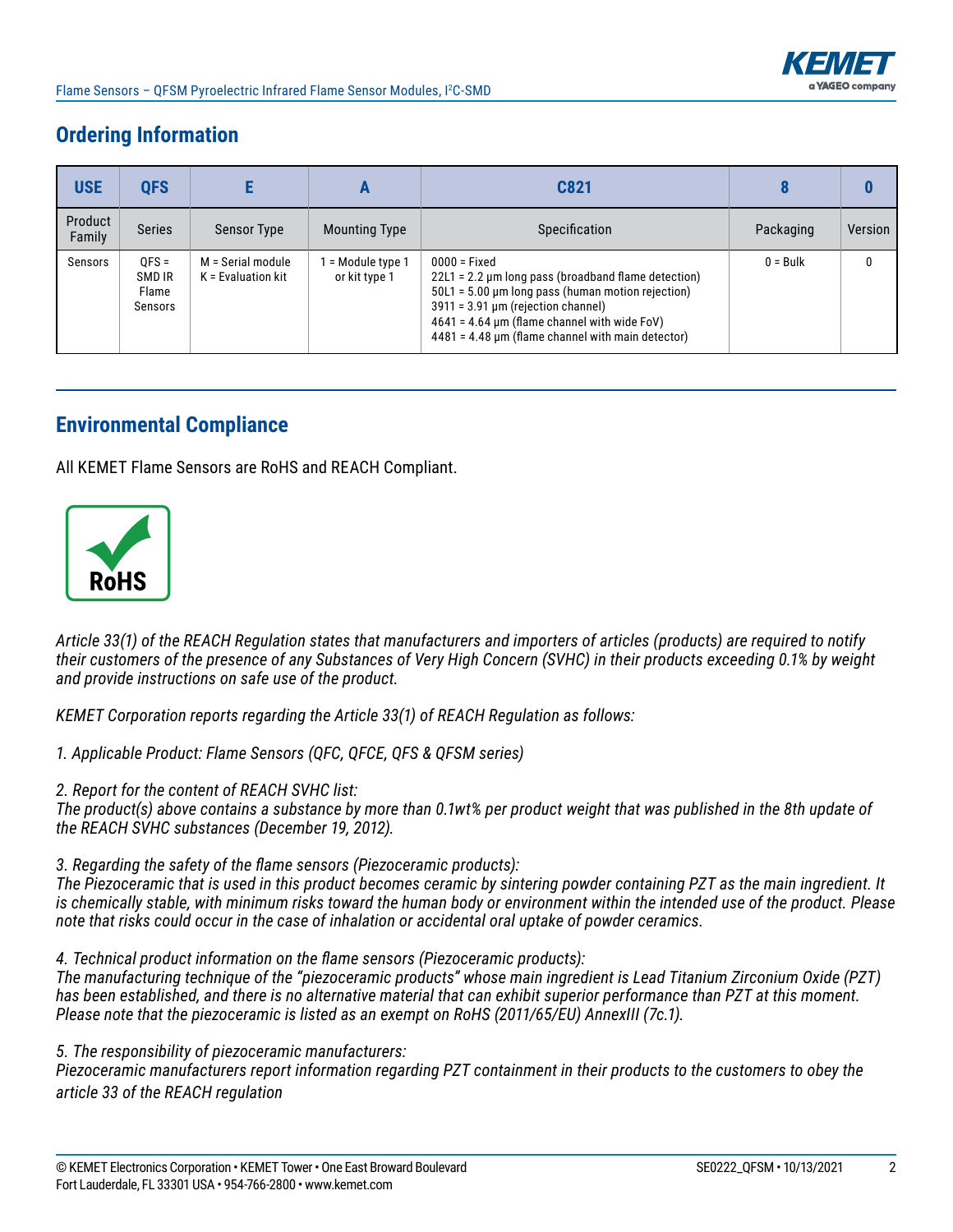

# **Dimensions – Millimeters**





#### **Cable**

Female Connector

Female Connector

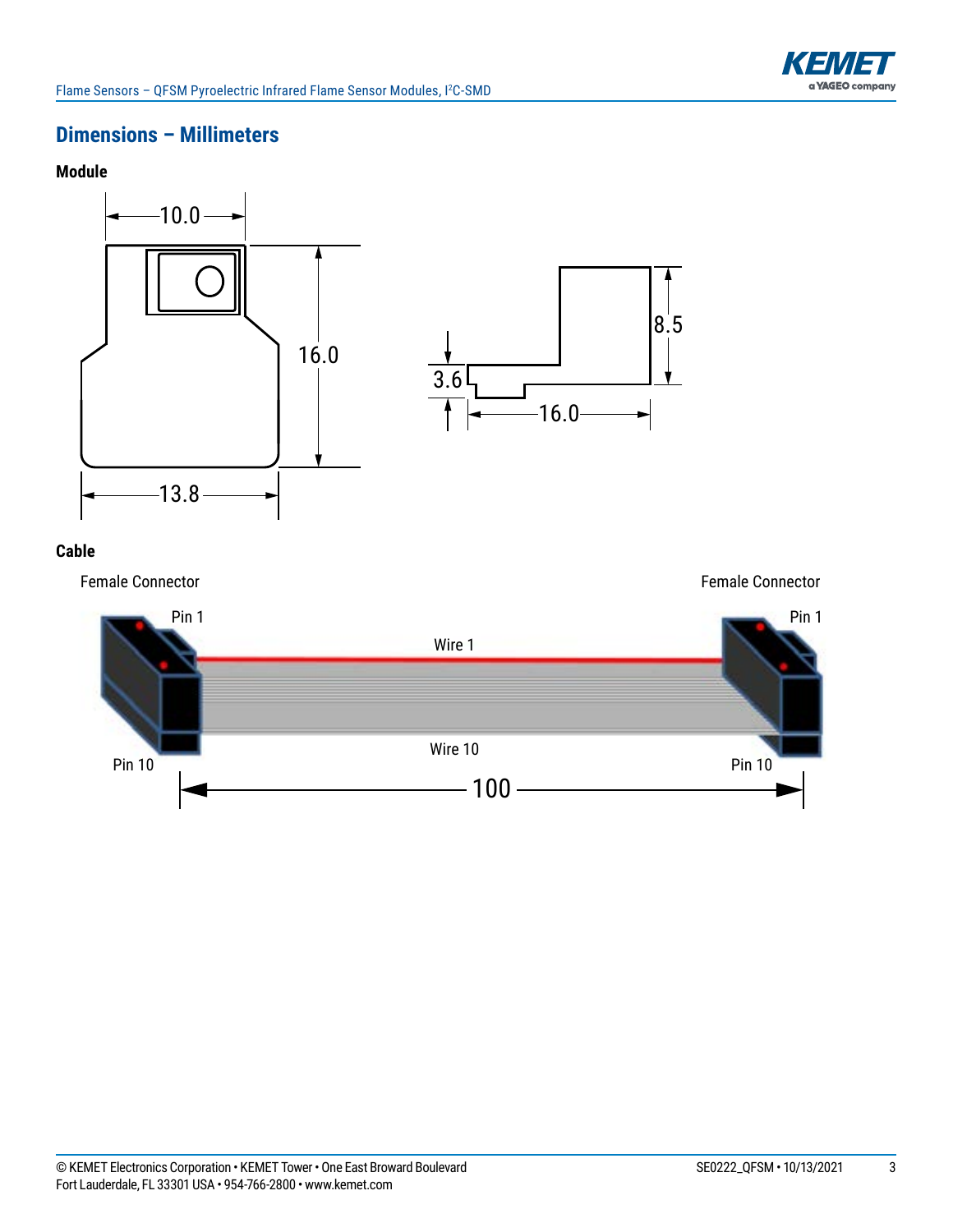

### **Dimensions – Millimeters cont.**

#### **Pin Configuration of the Module**

Outfitted with all necessary components for the 1.8-3.6 V power supply of the device, all functionality of the sensor is routed out to a 10-pin 1.27 mm pitch IDC connector on the back side of the 16 x 13.8 mm PCB. The build height including the socket is 9 mm. They provide up to 1 MHz Fast Mode+ I 2 C communication to configure the sensor and read data from it.

| $\bullet$ 9 | $\cdot$ 7   | •5 | •3 |           |
|-------------|-------------|----|----|-----------|
| •10         | $\bullet 8$ | '6 |    | $\cdot$ 2 |

| Pin | <b>Symbol</b>          | <b>Type</b>    |
|-----|------------------------|----------------|
| 1   | supply                 | Power supply   |
| 2   | Unassigned             |                |
| 3   | SCL (I <sup>2</sup> C) | Digital in/out |
| 4   | SDA (I <sup>2</sup> C) | Digital in/out |
| 5   | СS                     | Digital in     |
| 6   | INT                    | Digital out    |
| 7   | <b>SYNC</b>            | Digital in/out |
| 8   | CLK                    | Digital in/out |
| g   | Unassigned             |                |
| 10  | GND                    | Ground         |

There is a chip select/enable pin and an interrupt output available. The CLK/SYNC pins can be used to feed an external clock signal in to the board or, alternatively, distribute the clock signal of one board to several other boards, thereby creating a synchronized "network"of sensors.

### **Field of View**

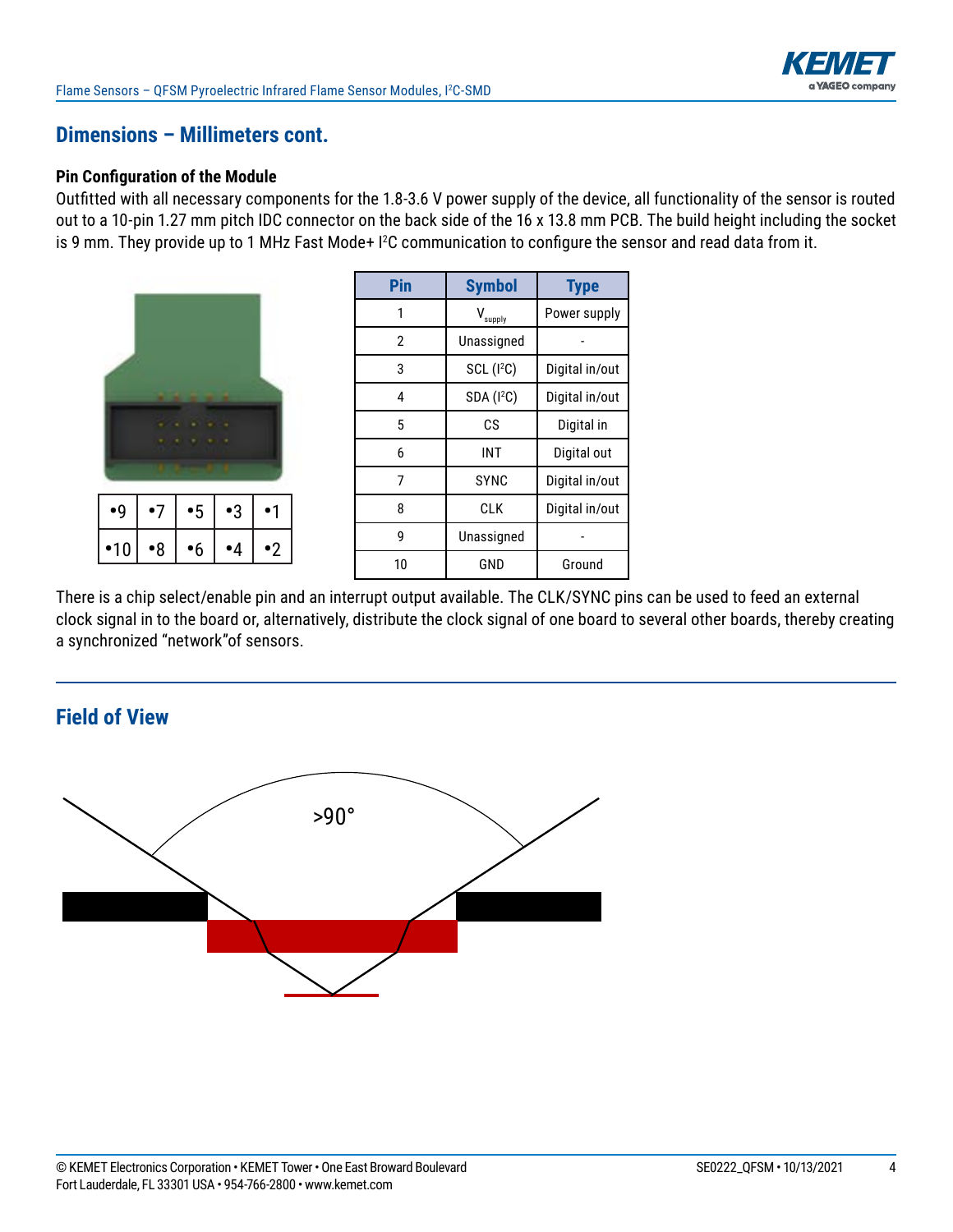

# **Performance Characteristics**

#### **Signal Filtering & Power Modes**

| <b>Power Mode</b><br>(base sample rate) | High Pass Filter - Analog<br>(Hz) |      | <b>Fixed</b><br><b>Analog</b><br><b>Low Pass</b><br><b>Filter (Hz)</b> | <b>Fixed</b><br><b>Digital Low</b><br><b>Pass Filter</b><br>(Hz) |      | <b>Digital Low Pass</b><br>Filter (Hz) |     |       | <b>Maximum</b><br><b>ADC</b><br><b>Sampling Rate</b><br>(sps) |      |      |       |
|-----------------------------------------|-----------------------------------|------|------------------------------------------------------------------------|------------------------------------------------------------------|------|----------------------------------------|-----|-------|---------------------------------------------------------------|------|------|-------|
| Normal Power Mode                       | 0ff                               | 1.0  | 2.0                                                                    | 4.0                                                              | 8.0  | 600                                    | 250 | 180.0 | 90.0                                                          | 45.0 | 22.5 | 1.000 |
| <b>Low Power Mode</b>                   | 0ff                               | 0.17 | 0.33                                                                   | 0.66                                                             | 1.30 | 100                                    | 42  |       | 30.00   15.00                                                 | 7.50 | 3.75 | 166   |

| <b>Item</b>       | <b>Mode</b>           | <b>Description</b>                                  | <b>Typical Current</b><br><b>Consumption</b><br>(1.8 V, room temperature) |
|-------------------|-----------------------|-----------------------------------------------------|---------------------------------------------------------------------------|
|                   | Normal Power Mode     | Normal power consumption, 1 kHz maximum sample rate | $22 \mu A$                                                                |
| Power consumption | Low Power Mode        | Low power consumption, 166 Hz maximum sample rate   | $3.5 \mu A$                                                               |
|                   | Normal Operation Mode | Sensor signal readout over I <sup>2</sup> C         | $22 \mu A$                                                                |
| Operational state | Sleep Mode            | Hardware interrupt on infrared trigger              | 21 µA (Normal Power Mode)<br>3.5 µA (Low Power Mode)                      |
|                   | Power Down Mode       | Sensor is disabled                                  | $1.1 \mu A$                                                               |

#### **Infrared Frequency Characteristics**





#### **Typical Frequency Response in Low Power Mode**



#### **Typical Frequency Response at Different Gain Settings**

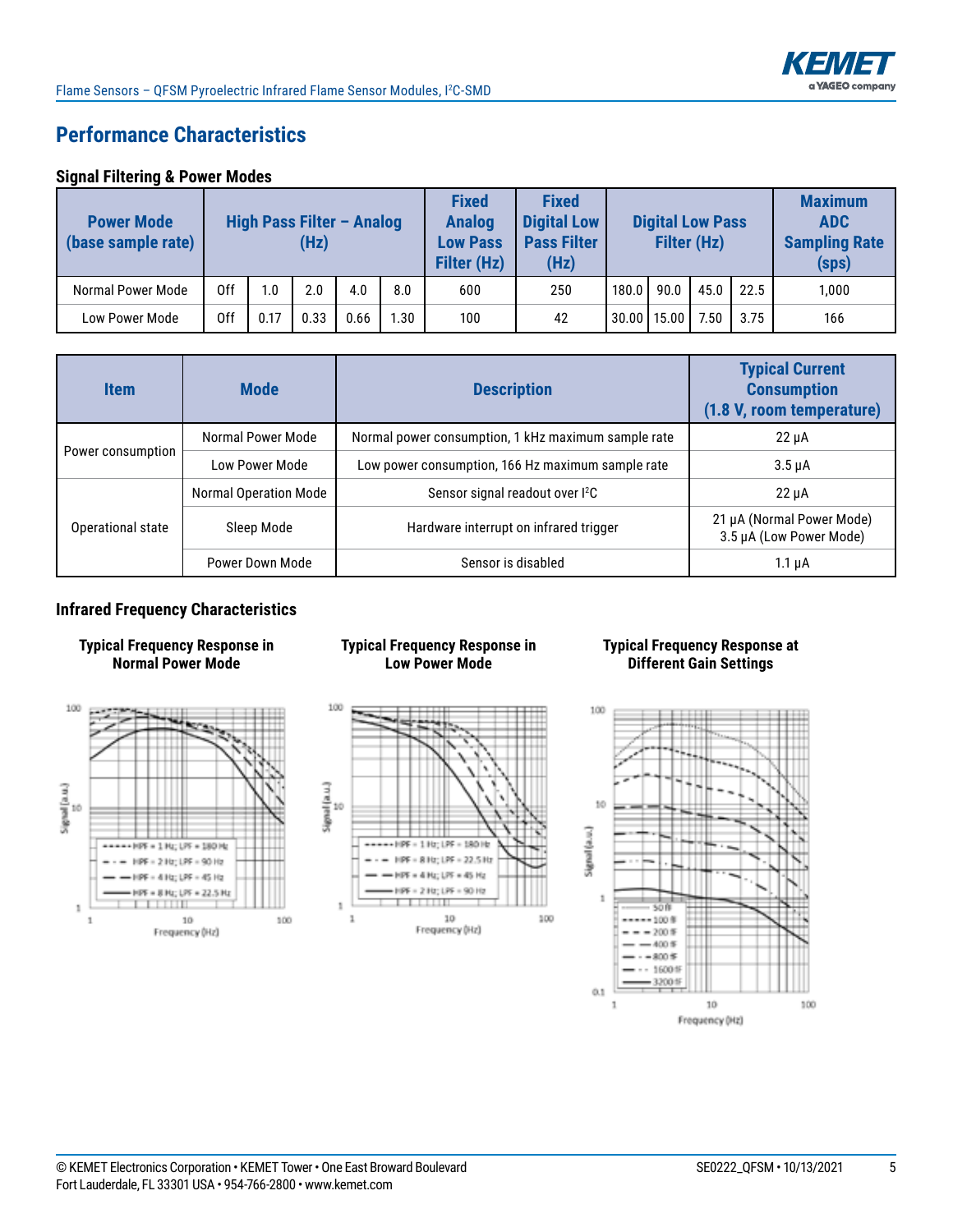



# **Performance Characteristics cont.**

#### **Filter Transmission Profiles**





# **Part Number Specifications**

#### **Sensor Characteristics**

| <b>Filter Aperture</b><br>(mm) | <b>Element Size</b><br>(mm <sup>2</sup> ) | <b>SMD Package</b><br>(mm)     | $\mathsf{D}^{\star 1}$<br>$(cm\sqrt{Hz/W})$<br><b>Typical</b> | NEP <sup>1</sup><br>$(W/\sqrt{Hz})$<br><b>Typical</b> | <b>Time Constant</b><br>(ms) at 10-20<br><b>Hz peak</b> | <b>Field of View</b> |
|--------------------------------|-------------------------------------------|--------------------------------|---------------------------------------------------------------|-------------------------------------------------------|---------------------------------------------------------|----------------------|
| $\omega$ 1.65                  | $0.64 \times 0.64$                        | $5.65 \times 3.70 \times 1.55$ | $2.5 \times 10^8$                                             | $2.7 \times 10^{-10}$                                 | ~10                                                     | $\sim$ 90°           |

*1 10 Hz, 500 K, room temperature, without window and optics.*

#### **Electrical Characteristics**

| <b>Supply</b><br><b>Voltage</b><br>(V) | <b>Supply</b><br><b>Current</b><br>(µA) Typical | <b>Digital I/O</b>      | $\Delta \Sigma$ ADC<br>at 1 ksp | <b>Operating</b><br><b>Temperature</b><br>Range (°C) | <b>Storage</b><br><b>Temperature</b><br>Range (°C) | <b>Sensor</b><br><b>Read-out</b> | <b>Configurable</b>                                       |
|----------------------------------------|-------------------------------------------------|-------------------------|---------------------------------|------------------------------------------------------|----------------------------------------------------|----------------------------------|-----------------------------------------------------------|
| 1.75 to 3.60                           | 1 to 23                                         | 12C<br>(FM+ compatible) | 15 bit                          | $-40$ to $+85$                                       | $-40$ to $+110$                                    | Current mode                     | Gain<br>Digital filtering<br>Sampling rate<br>Power modes |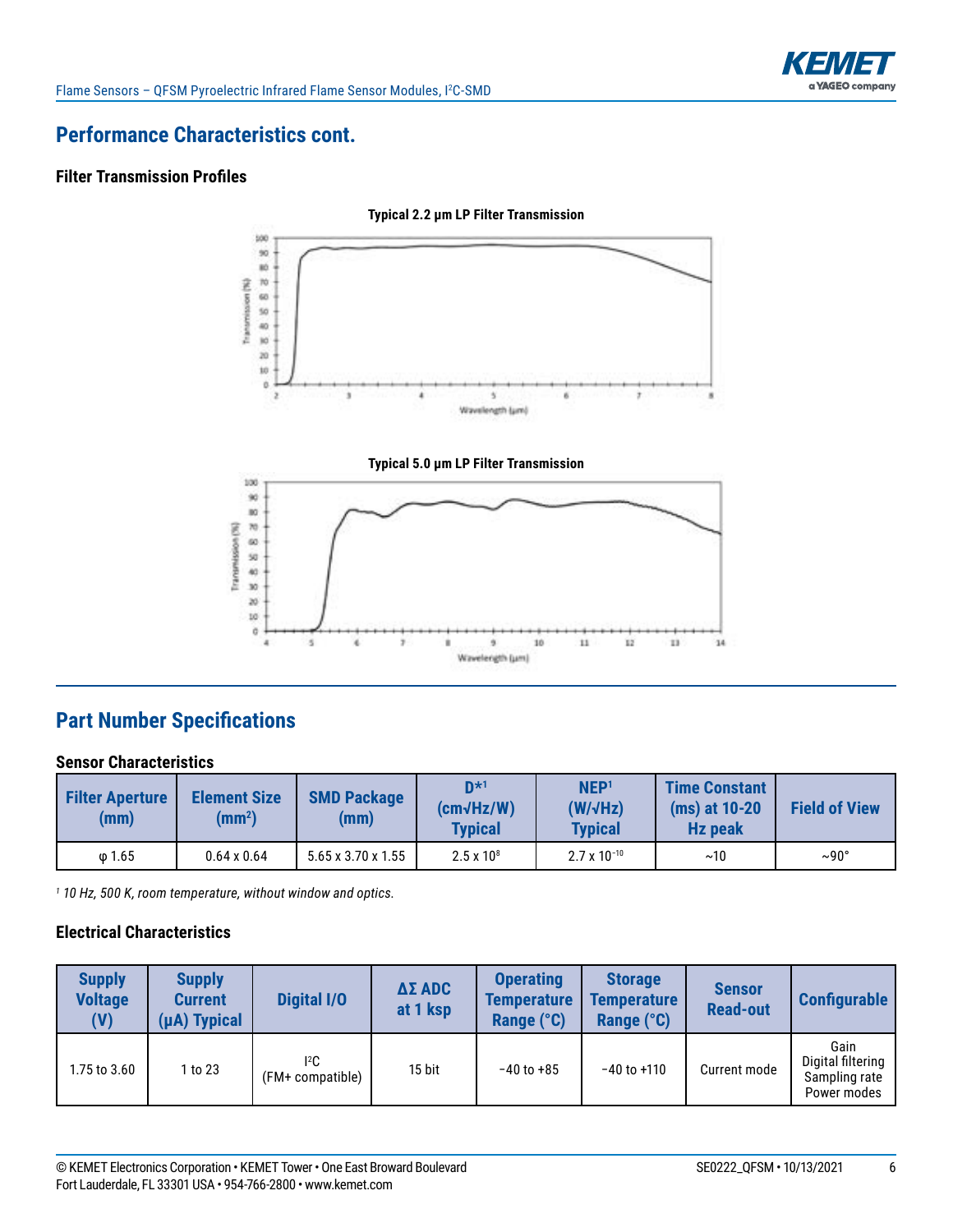

# **Part Number Specifications cont.**

#### **Part Number (Module)**

| <b>Part Number</b><br><b>Comment</b> |                                 | <b>Weight (gr)</b> |
|--------------------------------------|---------------------------------|--------------------|
| USEOFSM122L100                       | Includes sensor: USEQFSEA22L180 | 5.40               |
| USEQFSM150L100                       | Includes sensor: USEQFSEA50L180 | 5.40               |
| USEQFSM1391100                       | Includes sensor: USEQFSEA391180 | 5.40               |
| USEQFSM1464100                       | Includes sensor: USEQFSEA464180 | 5.40               |
| USEQFSM1448100                       | Includes sensor: USEQFSEA448180 | 5.40               |

# **Evaluation Kits**

#### **Control Board for Module**

| <b>Part Number</b> | Use                              | <b>Includes</b>                                                                                | <b>Weight</b> |
|--------------------|----------------------------------|------------------------------------------------------------------------------------------------|---------------|
| USEQCSK0000000     | <b>Control Board for Modules</b> | Preassembled backplane PCB<br>USB communications cable<br>Ribbon cable, optional use (up to 4) | $250$ gr      |



USEQCSK0000000 can flexibly host up to four modules. With no hardware design work required, a combination of this backplane board and any of the attached SMD sensors can produce infrared sensor signal measurements out of the box in the early evaluation and design stages. This control board is provided with PC software allowing the user to configure and read out each of the SMD sensors connected. The sensor data is visualised in real time on a scope plot in the user interface. A csv file capture facility records the digital signals from the sensors for further processing by the user.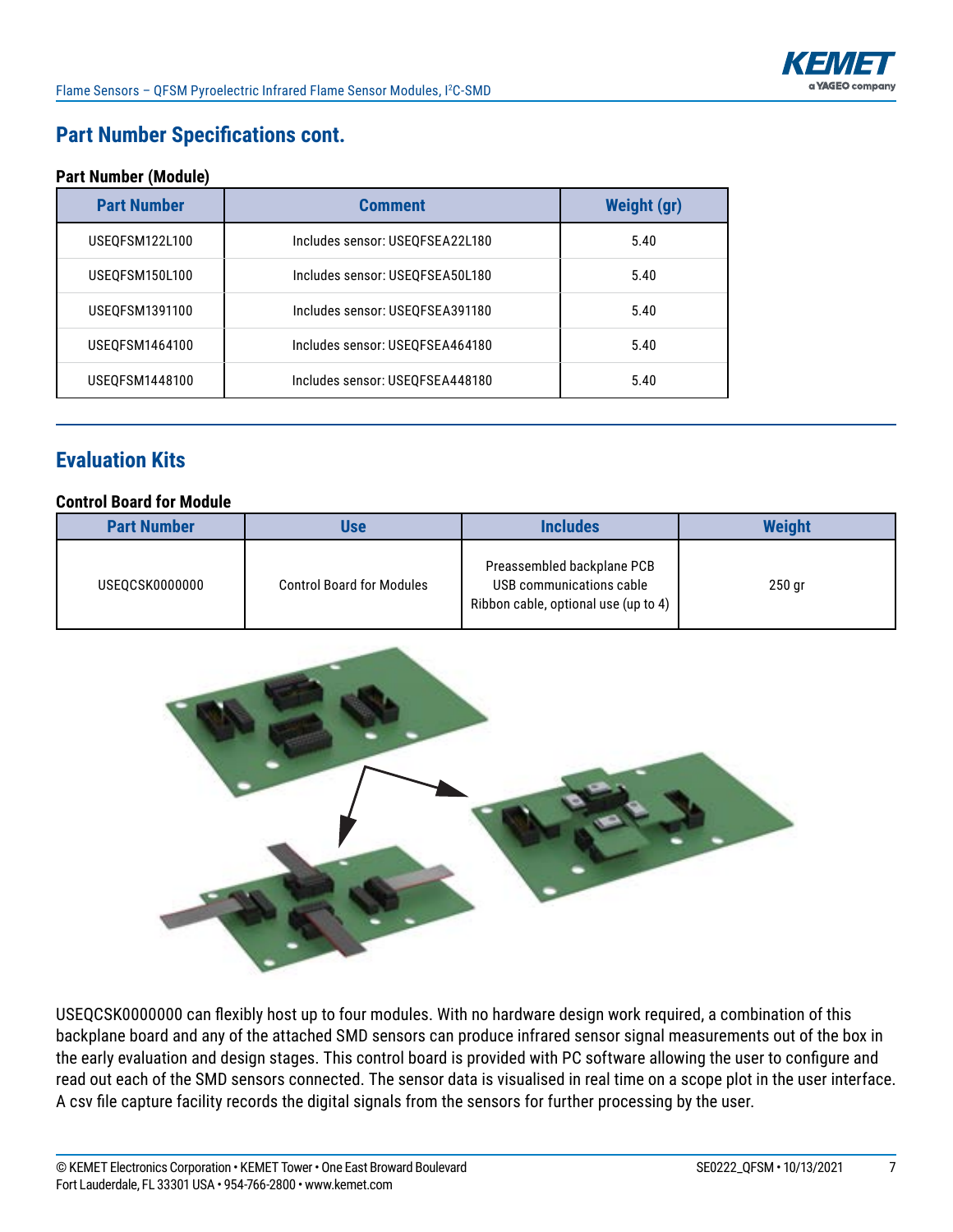

# **Evaluation Kits cont.**

#### **Evaluation Kits**

- **•** Quick prototype development **•** Easy to install software
	-
- **•** Easy way to evaluate **•** Digital output
	-

The digital SMD Flame Sensing kit is to enable the users to carry out a simple and effective evaluation of the KEMET QFS SMD flame sensors, experiment with the sample flame detection ratio based algorithm, and to capture measured data to a PC. The kit is based on the ST microelectronics STM32F303K8 microcontroller with a high precision A-D converter and programmable gain amplifier.

| <b>Part Number</b> |                | Use                                                          | <b>Includes</b>                                                                                                                                                                                                                                                                       | <b>Weight</b> |
|--------------------|----------------|--------------------------------------------------------------|---------------------------------------------------------------------------------------------------------------------------------------------------------------------------------------------------------------------------------------------------------------------------------------|---------------|
|                    | USEOFSK1000000 | Digital SMD<br><b>Flame Sensing</b><br><b>Evaluation Kit</b> | USEQFS prototype flame sensing detector<br>Sensor USEQFSEA50L180 1p x 5.00 um LWP filter<br>Sensor USEQFSEA391180 1p x 3.91 um / 90 nm filter<br>Sensor USEQFSEA464180 1p x 4.64 um / 180 nm filter<br>Sensor USEQFSEA448180 1p x 4.48 um / 620 nm filter<br>USB communications cable | 350 gr        |

# **Packaging**

| <b>Part Number</b> | <b>Packaging Type</b>     | Piece per Bag |
|--------------------|---------------------------|---------------|
| USEOFSM*******     | <b>ESD Protective Bag</b> |               |

| <b>Part Number</b> | <b>Packaging Type</b> | <b>Piece per Box</b> |
|--------------------|-----------------------|----------------------|
| USEQFSK1000000     | Cardboard Box         |                      |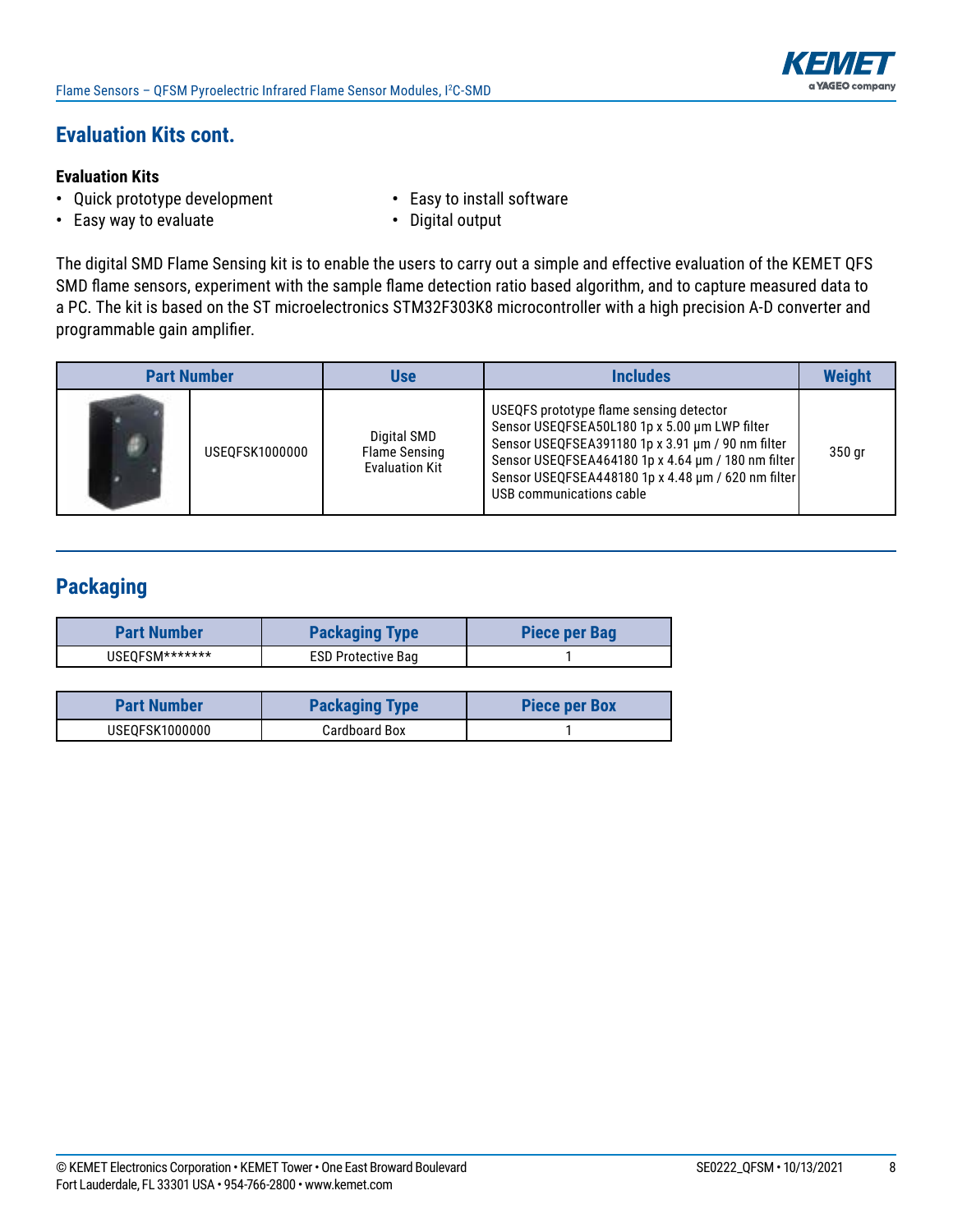

# **Handling Precautions**

Pyroelectric Infrared Sensors should be kept away from indirect and direct sunlight, the headlights of cars, wind, and exposure to strong vibration and strong shock.

Do not use in water, alcohol ETA, corrosive gas or under sea breeze.

Do not be expose to corrosive substances.

Do not drop or apply any mechanical stress.

The performance of this device can be affected by ESD. Precautions should be used when handling and installing the sensor. Precision devices such as this sensor can be damaged or caused not to meet published specification due to ESD. Please note that there is limited ESD protection built-in as the device is optimised for low power consumption and low noise operation. Human Body Model (HBM), per JS-001: 2,000 V.

Pyroelectric Infrared Sensors should be stored in normal working environments. Solderability will be degraded by exposure to high temperatures, high humidity, corrosive atmospheres, and long-term storage.

KEMET recommends that ambient storage conditions are < 30°C and < 60% relative humidity and that maximum storage temperature does not exceed 110°C. Atmospheres should be free of chlorine and sulfur-bearing compounds. Temperature fluctuations should be minimized to avoid condensation on the parts. For optimized solderability sensors stock should be used promptly, preferably within 24 months of receipt.